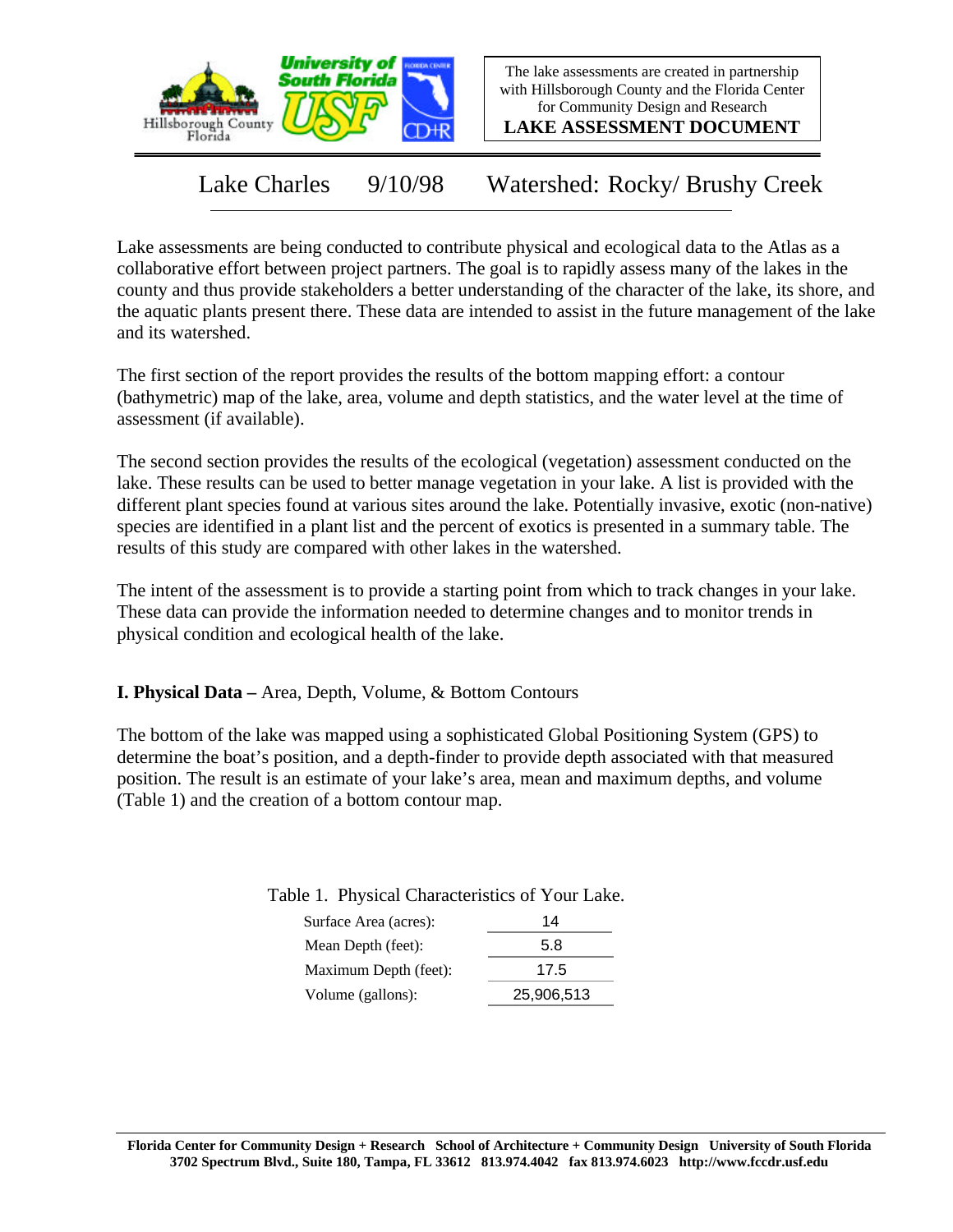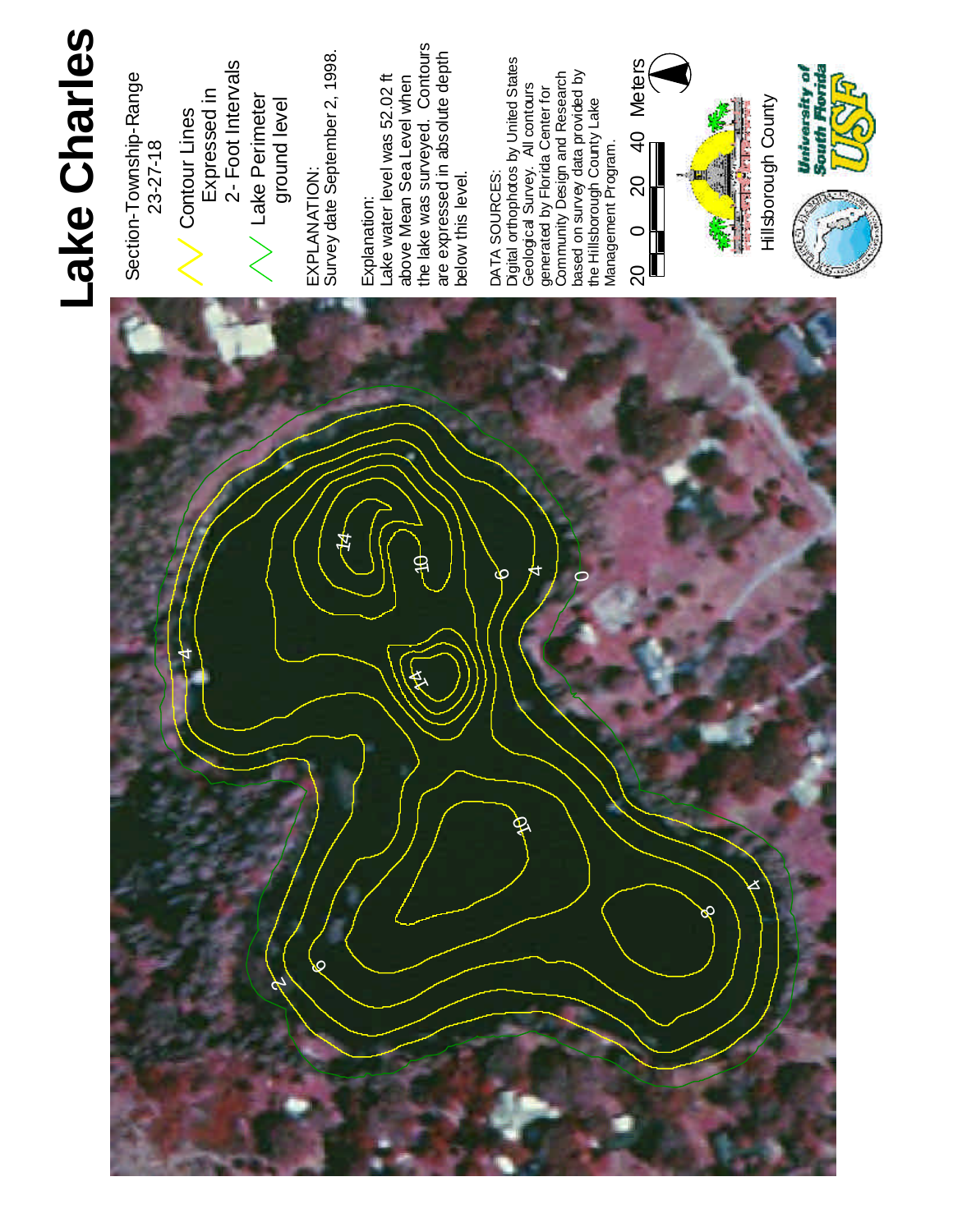

**LAKE ASSESSMENT DOCUMENT**

Lake Charles 9/10/98 Watershed: Rocky/ Brushy Creek

## **II. Ecological Data**

Aquatic Plant Survey

Approximately equispaced sites are haphazardly mapped around the lake and the aquatic plants at each site are surveyed. The total number of species from all sites is used to approximate the total diversity of aquatic plants and the percent of invasive-exotic plants on the lake and in the watershed (Table 2). Many of these plants are considered ecologically harmful, as they tend to out-compete native species. Such "nuisance" plants can also make boating and other recreational activities difficult or impossible. The common and scientific names of plant species found on your lake are listed in Table 3.

> Table 2. Comparison of species diversity between your lake and other assessed lakes located within your watershed.

|                        | Lake Charles | Rocky/ Brushy Creek<br>(Average) |
|------------------------|--------------|----------------------------------|
| Number of Taxa:        | 37           | 35                               |
| Percent Exotic Plants: | 19%          | 18%                              |

Table 3. Botanical and common names of the most commonly found plants on your lake. Percent frequency (of occurence), habit (location where found), status (native or exotic), and EPPC status are provided.

| Common Name                            | are provided.<br><b>Plant Species</b> | Frequency | Habit     | <b>Status</b> | <b>EPPC</b> |
|----------------------------------------|---------------------------------------|-----------|-----------|---------------|-------------|
| Maidencane                             | Panicum hemitomon                     | 100%      | Emergent  | Native        | NL.         |
| <b>Torpedo Grass</b>                   | Panicum repens                        | 100%      | Emergent  | Exotic        |             |
| Manyflower Marshpennywort, Water Penny | Hydrocotyl umbellata                  | 90%       | Emergent  | Native        | <b>NL</b>   |
| Cypress                                | Taxodium spp.                         | 90%       | Emergent  | Native        | <b>NL</b>   |
| Algal Mats, Floating                   | Algal spp.                            | 80%       | Floating  | Unknown       | Unknow      |
| <b>Climbing Hempvine</b>               | Mikania scandens                      | 80%       | Emergent  | Native        | <b>NL</b>   |
| Pond Weed                              | Potamogeton spp.                      | 80%       | Submersed | Unknown       | <b>NL</b>   |
| Southern Red Maple                     | Acer rubrum var. trilobum             | 60%       | Emergent  | Native        | NL.         |
| False Daisy, Yerba De Tajo             | Eclipta alba (prostrata)              | 60%       | Emergent  | Native        | <b>NL</b>   |
| Wild Taro, Dasheen, Coco Yam           | Colocasia esculenta                   | 50%       | Emergent  | Exotic        |             |
| Sedge                                  | Cyperus spp.                          | 50%       | Emergent  | Unknown       | NL.         |
| Spatterdock, Yellow Pondlily           | Nuphar lutea var. advena              | 50%       | Floating  | Native        | <b>NL</b>   |
| Marsh Fleabane, Camphorweed            | Pluchea spp.                          | 50%       | Emergent  | Native        | <b>NL</b>   |
| <b>Horned Beak Rush</b>                | Rhynchospora cornulata                | 50%       | Emergent  | Native        | <b>NL</b>   |
| Willow                                 | Salix spp.                            | 50%       | Emergent  | Native        | NL.         |
| Swamp Fern                             | Blechnum serrulatum                   | 40%       | Emergent  | Native        | <b>NL</b>   |

Florida Center for Community Design + Research School of Architecture + Community Design University of South Florida 3702 Spectrum Blvd., Suite 180, Tampa, FL 33612 813.974.4042 fax 813.974.6023 http://www.fccdr.usf.edu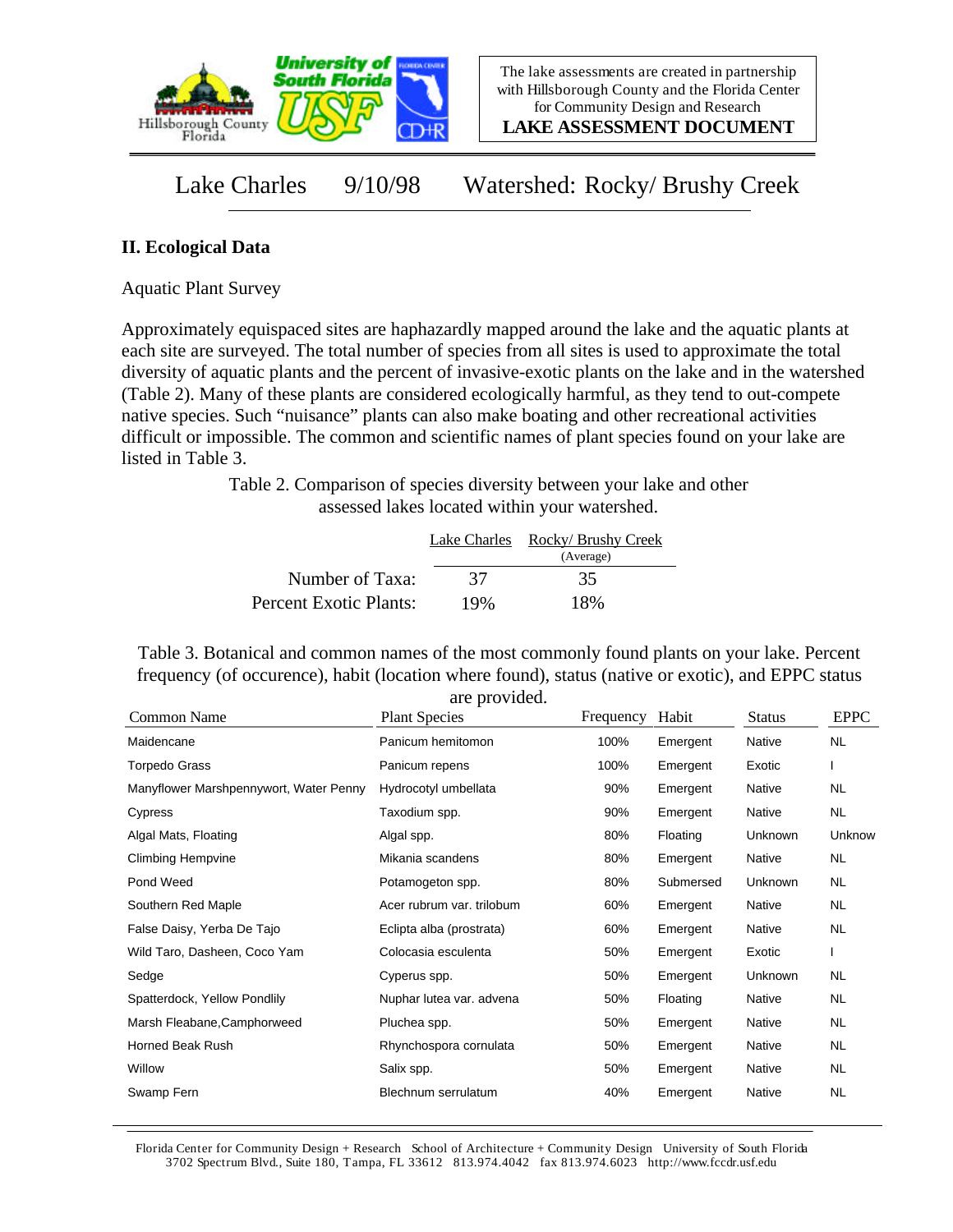## Lake Charles 9/10/98 Watershed: Rocky/ Brushy Creek

| Wax Myrtle                        | Myrica cerifera           | 40% | Emergent  | <b>Native</b> | NL.       |
|-----------------------------------|---------------------------|-----|-----------|---------------|-----------|
| Dayflower                         | Commelina spp.            | 30% | Emergent  | Exotic        | <b>NL</b> |
| Rush Fuirena                      | Fuirena spp.              | 30% | Emergent  | Native        | NL.       |
| Punk Tree, Melaleuca              | Melaleuca quinquenervia   | 30% | Emergent  | Exotic        |           |
| <b>Pickerel Weed</b>              | Pontederia cordata        | 30% | Emergent  | <b>Native</b> | <b>NL</b> |
| Cattails                          | Typha spp.                | 30% | Emergent  | Native        | <b>NL</b> |
| Common Buttonbush                 | Cephalanthus occidentalis | 20% | Emergent  | Native        | NL        |
| Baldwin's Spikerush, Roadgrass    | Eleocharis baldwinii      | 20% | Submersed | <b>Native</b> | <b>NL</b> |
| Water Primroses, Primrosewillow   | Ludwigia spp.             | 20% | Emergent  | Unknown       | NL        |
| Southern Waternymph               | Najas guadelupensis       | 20% | Submersed | Native        | <b>NL</b> |
| Smartweed, Knotweed               | Polygonum spp.            | 20% | Emergent  | Native        | <b>NL</b> |
| Caesar's-weed                     | Urena lobata              | 20% | Emergent  | Exotic        | Ш.        |
| Bog Hemp, False Nettle            | Boehmeria cylindrica      | 10% | Emergent  | Native        | NL.       |
| Camphor-tree                      | Cinnamomum camphora       | 10% | Emergent  | Native        |           |
| Waterpod                          | Hydrolea quadrivalvis     | 10% | Emergent  | Native        | NL.       |
| Watergrass                        | Luziola fluitans          | 10% | Emergent  | Native        | <b>NL</b> |
| Royal Fern                        | Osmunda regalis           | 10% | Emergent  | <b>Native</b> | <b>NL</b> |
| Laurel Oak; Diamond Oak           | Quercus laurifolia        | 10% | Emergent  | Native        | <b>NL</b> |
| Popcorn Tree, Chinese Tallow Tree | Sapium sebiferum          | 10% | Emergent  | Exotic        |           |
| <b>Brazilian Pepper</b>           | Schinus terebinthifolius  | 10% | Emergent  | Exotic        |           |
| Poison Ivy                        | Toxicodendron radicans    | 10% | Emergent  | Native        | NL        |
|                                   |                           |     |           |               |           |

Florida Center for Community Design + Research School of Architecture + Community Design University of South Florida 3702 Spectrum Blvd., Suite 180, Tampa, FL 33612 813.974.4042 fax 813.974.6023 http://www.fccdr.usf.edu